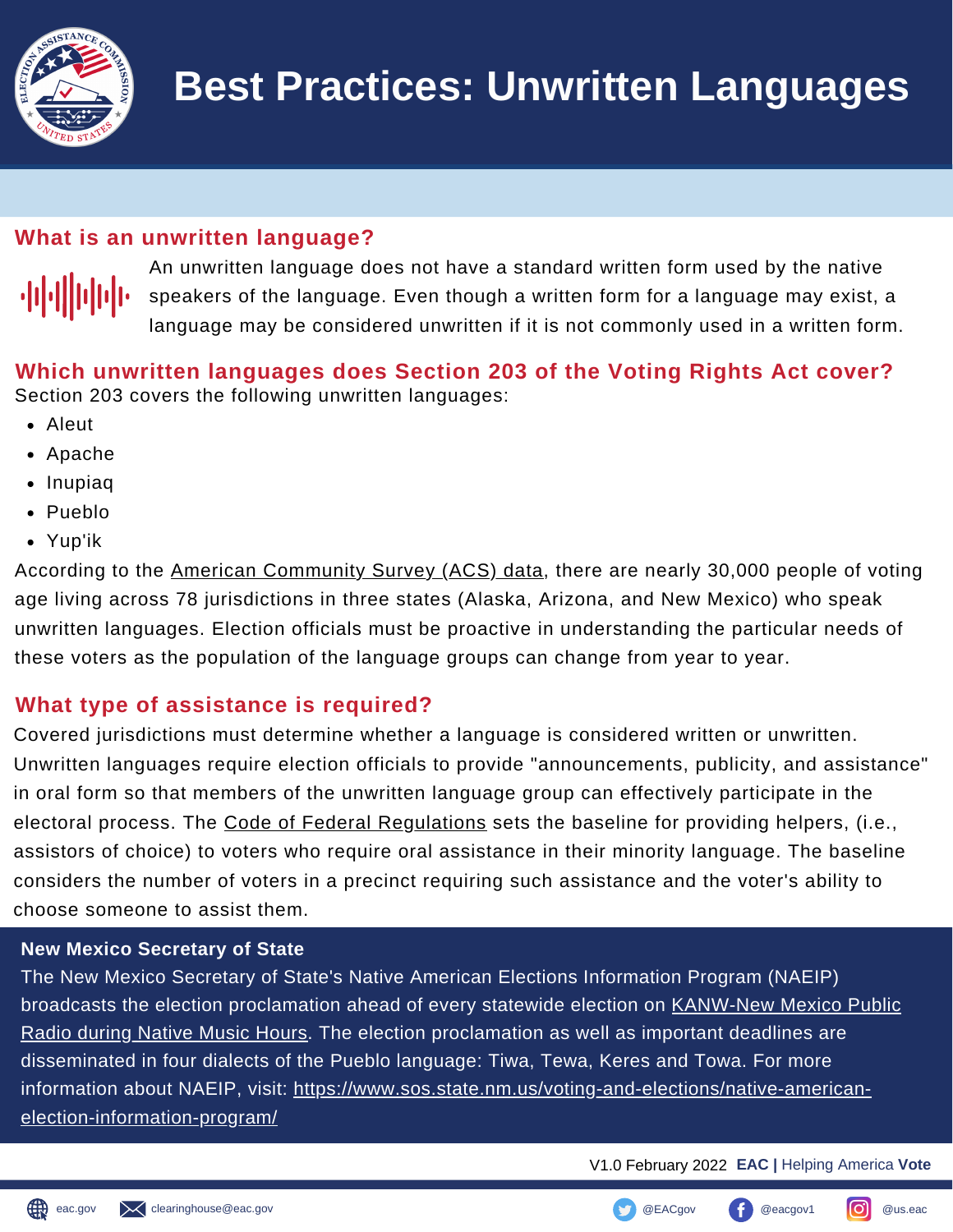## **Best Practices**

- Prioritize which election materials to translate and finalize the English version. **Figure 1** on Prioritize which election materials to translate and finalize the English ver<br>the following page provides examples of materials to consider translating.
- Contact tribal administrators or community organizations when seeking translators and poll Contact tribal administrators or community organizations when seeking translators<br>workers. They can attest to the language proficiency of translators and can provide ongoing resources.
- Invite tribal administrators or community organizations to be a part of the process of enacting language assistance in your jurisdiction.
- Plan the translation process. Work with your language experts to determine what steps will occur each time a document is translated and how complete each step is.
- Design an appropriate review process. Because unwritten languages may not have a word-for-word translation from English and some unwritten languages are more word-for-word translation from English and some unwritten languages are mor<br>descriptive, create a review process that ensures cultural appropriateness and applicability.
- Employ different methods to disseminate election materials. Some examples include audio files, radio announcements, and public service announcements. This will allow you to reach voters with multiple language skills.
- Ensure voting systems have an audio output usable by voters who can see the screen. Ensure voting systems have an audio output usable by voters who can see the screen.<br>Audio can also be helpful for voters who may not have experience with digital interfaces or who have low literacy.
- your voters and other election officials as they take on the challenge of providing resources to their voters. have<br>ate a d<br>voter:<br>vurces Create a dedicated page on your jurisdiction's website to share resources. This will serve
- Create a process to measure voter satisfaction. Conduct surveys or direct outreach to Create a process to measure voter satisfaction. (<br>tribal administrators or community organizations.

### **Coconino County, Arizona**

**Coconino County, Arizona**<br>Coconino County has a dedicated Election Outreach staff member and a Native American Outreach program to prepare written and audio publications. The outreach staff consists of recognized experts in county uses the same translation for initiatives and referenda on the ballot. To read more about Coconino County's in-language news publications and radio announcements, visit: m to<br>.ting<br>use translating election materials who coordinate with other northern Arizona counties to ensure that every <https://www.coconino.az.gov/489/Media-Sources>

#### **EAC |** Helping America **Vote**